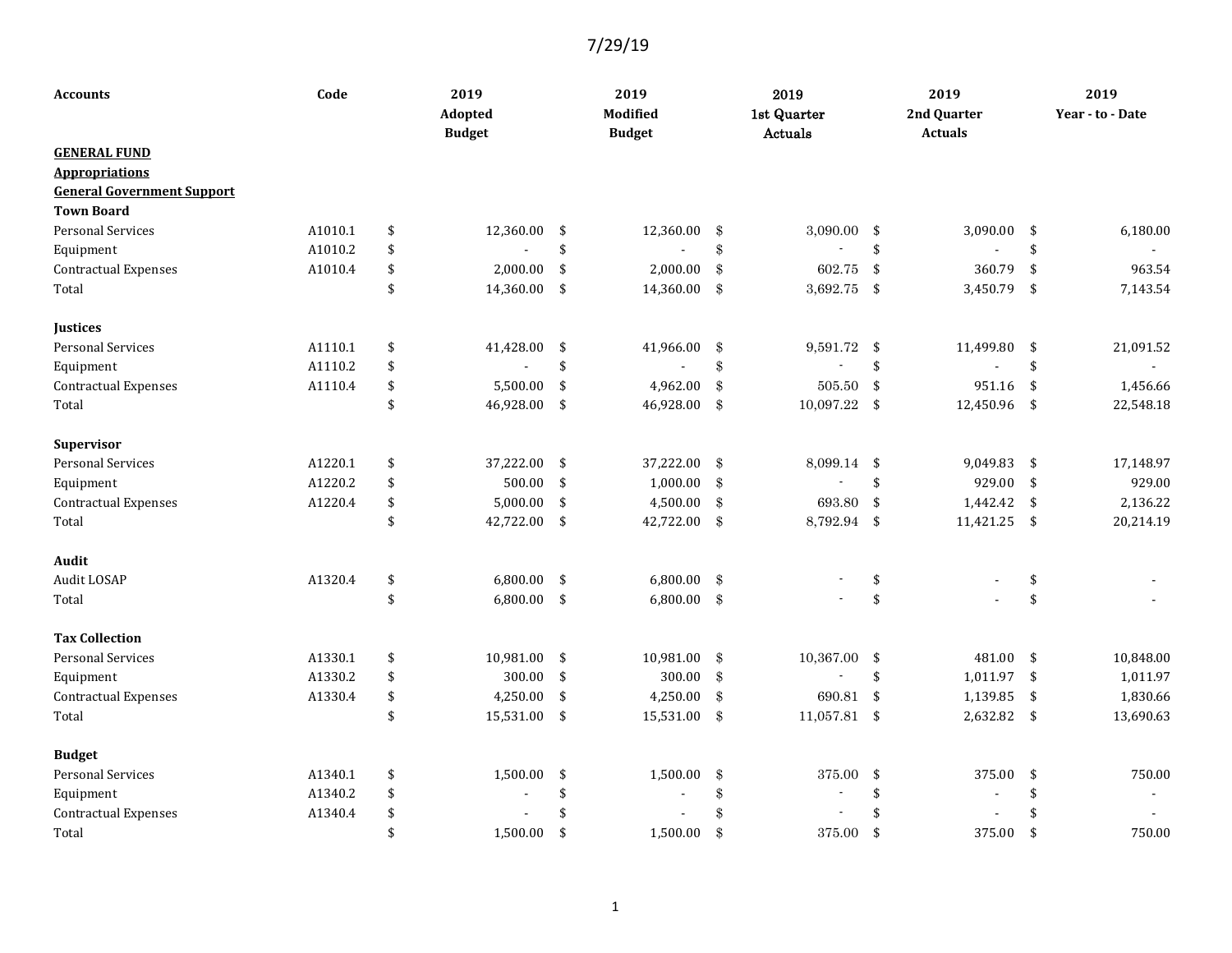| <b>Accounts</b>             | Code    |    |               |               | 2019<br><b>Modified</b> |               | 2019<br>1st Quarter | 2019<br>2nd Quarter |          | 2019<br>Year - to - Date |
|-----------------------------|---------|----|---------------|---------------|-------------------------|---------------|---------------------|---------------------|----------|--------------------------|
| <b>Assessors</b>            |         |    | <b>Budget</b> |               | <b>Budget</b>           |               | Actuals             | <b>Actuals</b>      |          |                          |
| <b>Personal Services</b>    | A1355.1 | \$ | 6,180.00      |               | 6,180.00                |               |                     |                     |          |                          |
|                             |         |    |               | \$            |                         | $\frac{3}{2}$ |                     | \$                  | \$<br>\$ |                          |
| Equipment                   | A1355.2 | \$ |               | \$            |                         | \$            |                     | \$                  |          |                          |
| <b>Contractual Expenses</b> | A1355.4 | \$ | 32,820.00     | \$            | 32,820.00               | $\pmb{\$}$    |                     | \$<br>12,623.15     | \$       | 12,623.15                |
| Total                       |         | \$ | 39,000.00     | $\sqrt[6]{3}$ | 39,000.00               | $\$\$         |                     | \$<br>12,623.15     | \$       | 12,623.15                |
| <b>Fiscal Advisors</b>      |         |    |               |               |                         |               |                     |                     |          |                          |
| <b>Contractual Expenses</b> | A1380.4 | \$ |               | \$            |                         | \$            |                     | \$                  |          |                          |
| Total                       |         | \$ |               | \$            |                         | \$            |                     | \$                  |          |                          |
| <b>Town Clerk</b>           |         |    |               |               |                         |               |                     |                     |          |                          |
| <b>Personal Services</b>    | A1410.1 | \$ | 37,145.00     | \$            | 37,145.00               | $\frac{3}{2}$ | 8,869.62            | \$<br>9,822.89      | \$       | 18,692.51                |
| Equipment                   | A1410.2 | \$ |               | \$            |                         | \$            |                     | \$                  | \$       |                          |
| Contractual Expenses        | A1410.4 | \$ | 4,000.00      | \$            | 4,000.00                | \$            | 414.89              | \$<br>1,856.72      | \$       | 2,271.61                 |
| Total                       |         | \$ | 41,145.00     | \$            | 41,145.00               | $\sqrt[3]{3}$ | 9,284.51            | \$<br>11,679.61     | \$       | 20,964.12                |
| <b>Attorney</b>             |         |    |               |               |                         |               |                     |                     |          |                          |
| <b>Personal Services</b>    | A1420.1 | \$ |               | \$            |                         | \$            |                     | \$                  | \$       |                          |
| Equipment                   | A1420.2 | \$ |               | \$            |                         | \$            |                     | \$                  | \$.      |                          |
| <b>Contractual Expenses</b> | A1420.4 | \$ | 50,000.00     | \$            | 50,000.00               | \$            | 6,944.00            | \$<br>7,170.00      | \$       | 14,114.00                |
| Total                       |         | \$ | 50,000.00     | \$            | 50,000.00               | $\frac{3}{2}$ | 6,944.00            | \$<br>7,170.00      | \$       | 14,114.00                |
| <b>Engineer</b>             |         |    |               |               |                         |               |                     |                     |          |                          |
| <b>Contractual Expenses</b> | A1440.4 | \$ | 3,500.00 \$   |               | 3,500.00                | $\frac{3}{2}$ | $4,000.02$ \$       | 4,332.45            | \$       | 8,332.47                 |
| Total                       |         | \$ | 3,500.00 \$   |               | 3,500.00                | $\$\$         | $4,000.02$ \$       | 4,332.45            | \$       | 8,332.47                 |
| <b>Elections</b>            |         |    |               |               |                         |               |                     |                     |          |                          |
| <b>Personal Services</b>    | A1450.1 | \$ |               | \$            |                         | \$            |                     | \$                  | \$       |                          |
| Equipment                   | A1450.2 | \$ |               | \$            |                         | \$            |                     | \$                  | \$       |                          |
| <b>Contractual Expenses</b> | A1450.4 | \$ | 250.00        | \$            | 250.00                  | \$            |                     | \$                  | \$       |                          |
| Total                       |         | \$ | 250.00        | $\sqrt{5}$    | 250.00                  | $\mathcal{S}$ |                     | \$                  | \$       |                          |
| <b>Buildings</b>            |         |    |               |               |                         |               |                     |                     |          |                          |
| <b>Personal Services</b>    | A1620.1 | \$ | 2,000.00      | -\$           | 2,000.00                | $\$\$         | 379.68              | \$<br>188.00        | \$       | 567.68                   |
| Equipment                   | A1620.2 | \$ | 500.00        | \$            | 500.00                  | $\mathcal{S}$ |                     | \$<br>474.02        | \$       | 474.02                   |
| <b>Contractual Expenses</b> | A1620.4 | \$ | 60,000.00     | \$            | 60,000.00               | \$            | 15,349.54           | \$<br>11,576.00     | \$       | 26,925.54                |
| Total                       |         | \$ | 62,500.00     | \$            | 62,500.00               | $\mathbf{\$}$ | 15,729.22           | \$<br>12,238.02     | \$       | 27,967.24                |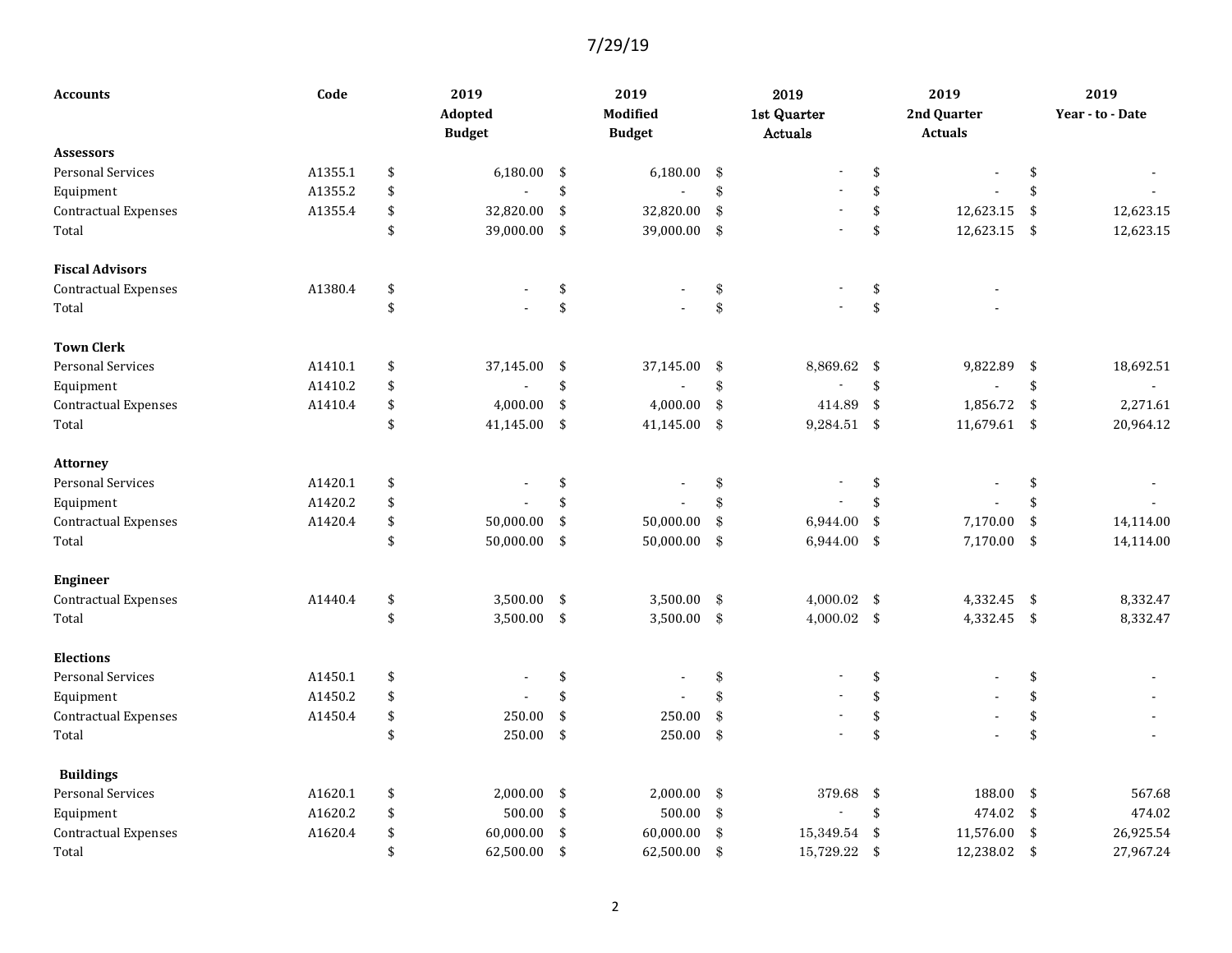| <b>Accounts</b>                         | Code    | 2019<br>Adopted<br><b>Budget</b> |     | 2019<br>Modified<br><b>Budget</b> |                   | 2019<br>1st Quarter<br>Actuals |                    | 2019<br>2nd Quarter<br><b>Actuals</b> |     | 2019<br>Year - to - Date |
|-----------------------------------------|---------|----------------------------------|-----|-----------------------------------|-------------------|--------------------------------|--------------------|---------------------------------------|-----|--------------------------|
| <b>Central Communicatons System</b>     |         |                                  |     |                                   |                   |                                |                    |                                       |     |                          |
| <b>Personal Services</b>                | A1650.1 | \$                               | \$  |                                   | \$                |                                | \$                 |                                       | \$  |                          |
| Equipment                               | A1650.2 | \$                               | \$  |                                   | \$                |                                | \$                 |                                       | \$  |                          |
| <b>Contractual Expenses</b>             | A1650.4 | \$<br>5,000.00                   | \$  | 5,000.00                          | $\$\$             | 1,754.28                       | \$                 | 1,082.34                              | \$  | 2,836.62                 |
| Total                                   |         | \$<br>5,000.00                   | \$  | 5,000.00                          | \$                | 1,754.28                       | $\mathbf{\hat{S}}$ | 1,082.34                              | -\$ | 2,836.62                 |
| <b>Central Printing and Mailing</b>     |         |                                  |     |                                   |                   |                                |                    |                                       |     |                          |
| <b>Personal Services</b>                | A1670.1 | \$                               | \$  |                                   | $\,$              |                                | \$                 |                                       | \$  |                          |
| Equipment                               | A1670.2 | \$                               | \$  |                                   | \$                |                                | \$                 |                                       | \$  |                          |
| <b>Contractual Expenses</b>             | A1670.4 | \$<br>2,500.00                   | \$  | 2,500.00                          | $\mathbf{\$}$     | 1,305.93                       | \$                 | $(1,358.91)$ \$                       |     | (52.98)                  |
| Total                                   |         | \$<br>2,500.00                   | \$  | 2,500.00                          | $\$\$             | $1,305.93$ \$                  |                    | $(1,358.91)$ \$                       |     | (52.98)                  |
| <b>Special items</b>                    |         |                                  |     |                                   |                   |                                |                    |                                       |     |                          |
| <b>Unallocated Insurance</b>            | A1910.4 | \$<br>35,000.00                  | -\$ | 35,000.00                         | \$                |                                | \$                 | 33,716.88                             | -\$ | 33,716.88                |
| <b>Municipal Association Dues</b>       | A1920.4 | \$<br>1,000.00                   | \$  | 1,000.00                          | $\frac{3}{2}$     | 1,000.00                       | \$                 |                                       | \$  | 1,000.00                 |
| Contingency                             | A1990.4 | \$<br>40,000.00                  | \$  | 40,000.00                         | $\boldsymbol{\$}$ |                                | $\mathbf{\hat{S}}$ |                                       | \$  |                          |
| Total                                   |         | \$<br>76,000.00 \$               |     | 76,000.00                         | \$                | $1,000.00$ \$                  |                    | 33,716.88                             | \$  | 34,716.88                |
| <b>Total General Government Support</b> |         | \$<br>407,736.00                 | \$  | 407,736.00                        | \$                | 74,033.68                      | \$                 | 111,814.36                            | \$  | 185,848.04               |
| <b>Public Safety</b>                    |         |                                  |     |                                   |                   |                                |                    |                                       |     |                          |
| <b>Traffic Control</b>                  |         |                                  |     |                                   |                   |                                |                    |                                       |     |                          |
| <b>Personal Services</b>                | A3310.1 | \$                               | \$  |                                   | \$                |                                | \$                 |                                       | \$  |                          |
| Equipment                               | A3310.2 | \$                               | \$  |                                   | \$                |                                | \$                 |                                       | \$  |                          |
| <b>Contractual Expenses</b>             | A3310.4 | \$<br>1,000.00                   | \$  | 1,000.00                          | $\mathbf{\$}$     |                                | \$                 |                                       | \$  |                          |
| Total                                   |         | \$<br>1,000.00                   | \$  | 1,000.00                          | \$                |                                | \$                 |                                       | \$  |                          |
| <b>Control of Dogs</b>                  |         |                                  |     |                                   |                   |                                |                    |                                       |     |                          |
| <b>Personal Services</b>                | A3510.1 | \$<br>7,638.00                   | \$  | 7,638.00                          | $\,$              | 1,762.62                       | \$                 | 2,056.39                              | \$  | 3,819.01                 |
| Equipment                               | A3510.2 | \$                               | \$  |                                   | $\$\$             |                                | \$                 |                                       | \$  |                          |
| <b>Contractual Expenses</b>             | A3510.4 | \$<br>5,130.00                   | \$  | 5,130.00                          | $\mathbf{\$}$     | 210.00                         | \$                 | 560.59                                | \$  | 770.59                   |
| Total                                   |         | \$<br>12,768.00                  | \$  | 12,768.00                         | $\mathbf{\$}$     | 1,972.62 \$                    |                    | 2,616.98                              | \$  | 4,589.60                 |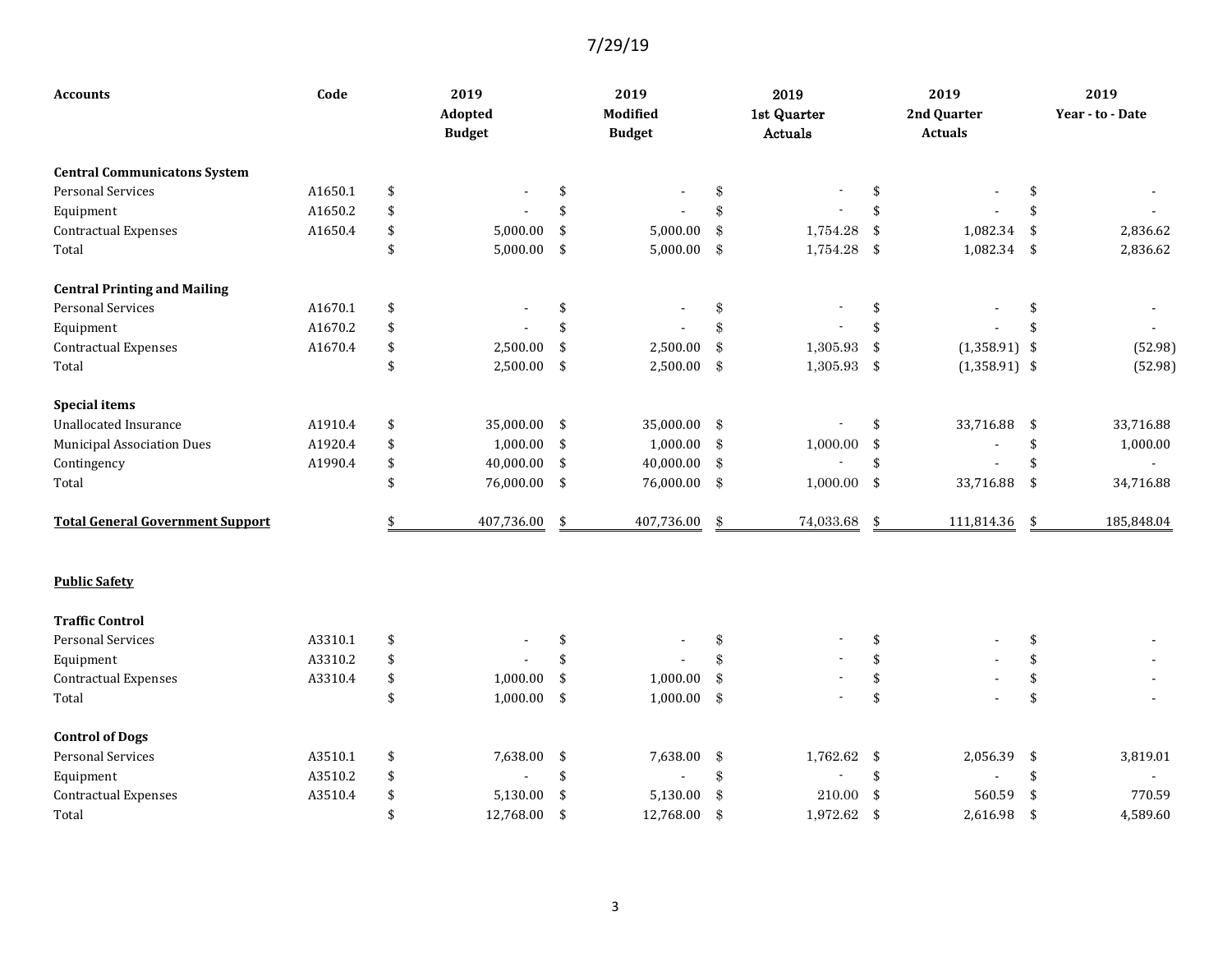| Code<br>Accounts                     |         | 2019<br>Adopted<br><b>Budget</b> |            | 2019<br>Modified<br><b>Budget</b> |                          | 2019<br>1st Quarter<br>Actuals | 2019<br>2nd Quarter<br><b>Actuals</b> | 2019<br>Year - to - Date       |                  |
|--------------------------------------|---------|----------------------------------|------------|-----------------------------------|--------------------------|--------------------------------|---------------------------------------|--------------------------------|------------------|
| <b>Animal Control Other</b>          |         |                                  |            |                                   |                          |                                |                                       |                                |                  |
| <b>Personal Services</b>             | A3520.1 | \$                               |            | \$                                | $\overline{\phantom{a}}$ | $\,$                           |                                       | \$                             | \$               |
| Equipment                            | A3520.2 | \$                               |            | \$                                |                          | \$                             |                                       | \$                             | \$               |
| <b>Contractual Expenses</b>          | A3520.4 | \$                               | 500.00     | \$                                | 500.00                   | \$                             |                                       | \$                             | \$               |
| Total                                |         | \$                               | 500.00     | \$                                | 500.00                   | \$                             |                                       | \$                             | \$               |
| <b>Safety Inspection</b>             |         |                                  |            |                                   |                          |                                |                                       |                                |                  |
| <b>Personal Services</b>             | A3620.1 | \$                               | 11,000.00  | \$                                | 11,000.00                | $\boldsymbol{\mathcal{S}}$     | 2,538.48 \$                           | 2,961.56                       | \$<br>5,500.04   |
| Equipment                            | A3620.2 | \$                               | 300.00     | \$                                | 300.00                   | $\$\$                          |                                       | \$                             | \$               |
| <b>Contractual Expenses</b>          | A3620.4 | \$                               | 1,000.00   | \$                                | 1,000.00                 | -\$                            | 133.66                                | \$<br>272.29                   | \$<br>405.95     |
| Total                                |         | \$                               | 12,300.00  | \$                                | 12,300.00                | -\$                            | $2,672.14$ \$                         | 3,233.85                       | \$<br>5,905.99   |
| <b>Total Public Safety</b>           |         |                                  | 26,568.00  | \$                                | 26,568.00                | \$                             | 4,644.76                              | \$<br>5,850.83                 | \$<br>10,495.59  |
| <b>Health</b>                        |         |                                  |            |                                   |                          |                                |                                       |                                |                  |
| <b>Board of Health</b>               |         |                                  |            |                                   |                          |                                |                                       |                                |                  |
| <b>Personal Services</b>             | A4010.1 | \$                               |            | \$                                |                          | $\,$                           |                                       | \$                             | \$               |
| Total                                |         | \$                               |            | \$                                |                          | $\$\$                          | $\sim$                                | \$                             | \$               |
| <b>Registrar of Vital Statistics</b> |         |                                  |            |                                   |                          |                                |                                       |                                |                  |
| Personal Services                    | A4020.1 | \$                               | 500.00     | \$                                | 500.00                   | -\$                            | 125.00                                | \$<br>125.00                   | \$<br>250.00     |
| Equipment                            | A4020.2 | \$                               | 250.00     | \$                                | 250.00                   | \$                             |                                       | \$<br>$\overline{\phantom{a}}$ | \$               |
| <b>Contractual Expenses</b>          | A4020.4 | \$                               | 250.00     | \$                                | 250.00                   | $\$\$                          | $\blacksquare$                        | \$<br>30.00                    | \$<br>30.00      |
| Total                                |         | \$                               | 1,000.00   | \$                                | 1,000.00                 | \$                             | 125.00                                | \$<br>155.00                   | \$<br>280.00     |
| Ambulance                            |         |                                  |            |                                   |                          |                                |                                       |                                |                  |
| <b>Personal Services</b>             | A4540.1 | \$                               |            | \$                                |                          | \$                             |                                       | \$                             | \$               |
| Equipment                            | A4540.2 | \$                               |            | $\mathbf{\hat{S}}$                |                          | \$                             |                                       | \$                             | \$               |
| <b>Contractual Expenses</b>          | A4540.4 | \$                               | 139,301.00 | \$                                | 139,301.00               | \$                             | 70,000.00                             | \$<br>34,650.50                | \$<br>104,650.50 |
| Total                                |         | \$                               | 139,301.00 | \$                                | 139,301.00               | -\$                            | 70,000.00                             | \$<br>34,650.50                | \$<br>104,650.50 |
| <b>Total Health</b>                  |         | \$                               | 140,301.00 | \$                                | 140,301.00               | \$                             | 70,125.00                             | \$<br>34,805.50                | \$<br>104,930.50 |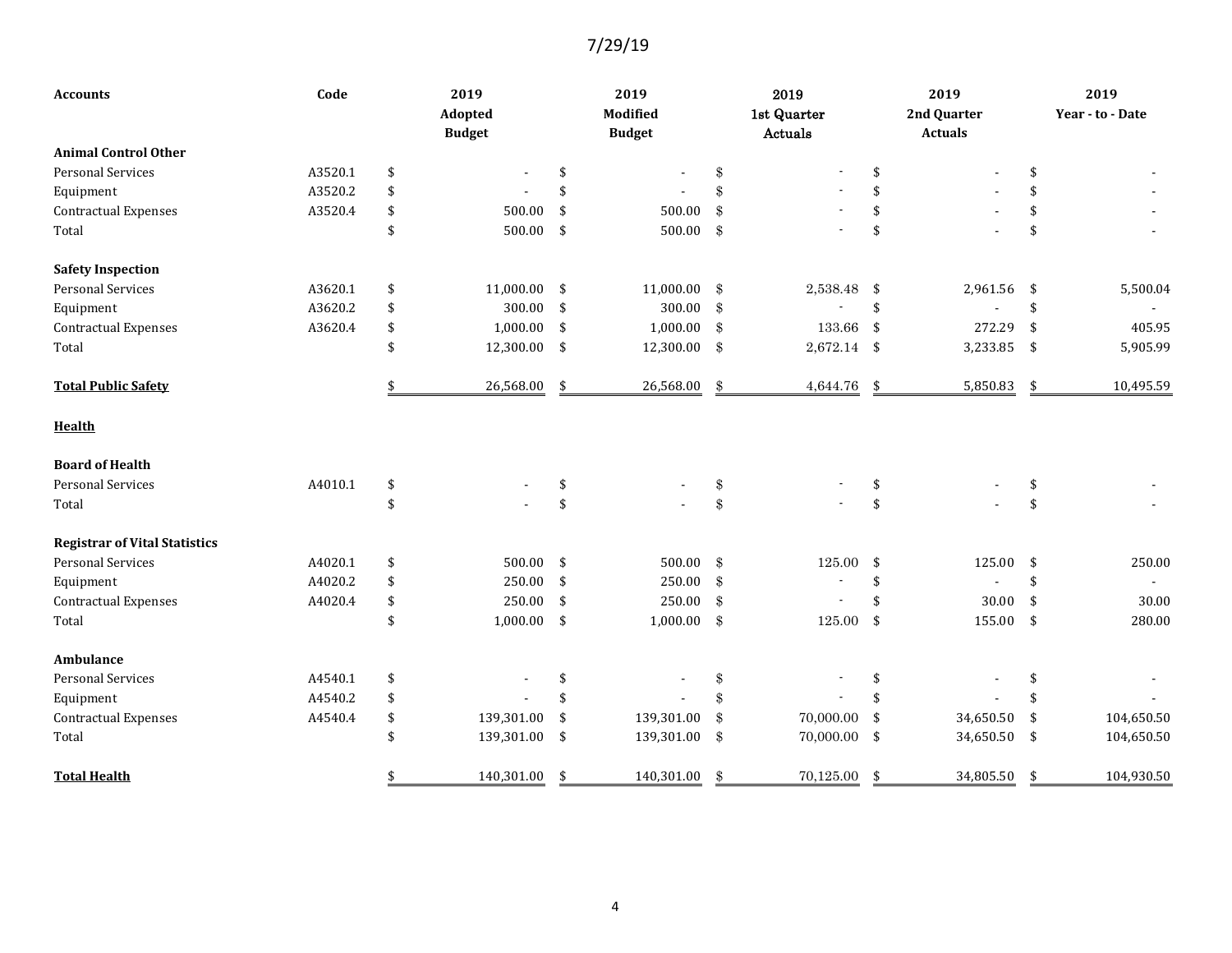| <b>Accounts</b>                                  | Code    | 2019<br>Adopted<br><b>Budget</b> | 2019<br>Modified<br><b>Budget</b> |                            | 2019<br>1st Quarter<br>Actuals |     | 2019<br>2nd Quarter<br><b>Actuals</b> | 2019<br>Year - to - Date |
|--------------------------------------------------|---------|----------------------------------|-----------------------------------|----------------------------|--------------------------------|-----|---------------------------------------|--------------------------|
| <b>Transportation</b>                            |         |                                  |                                   |                            |                                |     |                                       |                          |
| <b>Superintendent of Highways</b>                |         |                                  |                                   |                            |                                |     |                                       |                          |
| <b>Personal Services</b>                         | A5010.1 | \$<br>59,320.00                  | \$<br>59,320.00                   | \$                         | 13,689.24 \$                   |     | 15,970.78                             | \$<br>29,660.02          |
| Equipment                                        | A5010.2 | \$                               | \$<br>$\overline{\phantom{a}}$    | $\$\$                      |                                | \$  |                                       | \$                       |
| <b>Contractual Expenses</b>                      | A5010.4 | \$<br>1,200.00                   | \$<br>1,200.00                    | \$                         | 994.98                         | \$  | 740.90                                | \$<br>1,735.88           |
| Total                                            |         | \$<br>60,520.00                  | \$<br>60,520.00                   | -\$                        | 14,684.22 \$                   |     | 16,711.68                             | \$<br>31,395.90          |
| <b>Street Lighting</b>                           |         |                                  |                                   |                            |                                |     |                                       |                          |
| <b>Contractual Expenses</b>                      | A5182.4 | \$<br>2,500.00                   | \$<br>2,500.00                    | $\frac{3}{2}$              | 364.59 \$                      |     | 445.29                                | \$<br>809.88             |
| Total                                            |         | \$<br>$2,500.00$ \$              | 2,500.00 \$                       |                            | 364.59 \$                      |     | 445.29                                | \$<br>809.88             |
| <b>Total Transportation</b>                      |         | 63,020.00                        | \$<br>63,020.00                   | \$                         | 15,048.81                      | -\$ | 17,156.97                             | \$<br>32,205.78          |
| <b>Waterways Navigation</b>                      |         |                                  |                                   |                            |                                |     |                                       |                          |
| <b>Contractual Expenses</b>                      | A5710.4 | \$<br>1,800.00                   | \$<br>1,800.00                    | -\$                        |                                | \$  |                                       | \$                       |
| Total                                            |         | \$<br>1,800.00 \$                | 1,800.00 \$                       |                            |                                | \$  |                                       | \$                       |
| <b>Total Waterways Navigation</b>                |         | 1,800.00                         | \$<br>1,800.00                    | \$                         |                                |     |                                       | \$                       |
| <b>Economic Assistance and Opportunity</b>       |         |                                  |                                   |                            |                                |     |                                       |                          |
| <b>Publicity</b>                                 |         |                                  |                                   |                            |                                |     |                                       |                          |
| <b>Contractual Expenses</b>                      | A6410.4 | \$<br>300.00                     | \$<br>300.00                      | $\boldsymbol{\mathcal{S}}$ |                                | \$  |                                       | \$                       |
| Total                                            |         | \$<br>300.00                     | \$<br>300.00 $$$                  |                            |                                | \$  |                                       | \$                       |
| <b>Veterans Services</b>                         |         |                                  |                                   |                            |                                |     |                                       |                          |
| <b>Personal Services</b>                         | A6510.1 | \$                               | \$                                | $\,$                       |                                | \$  |                                       | \$                       |
| Equipment                                        | A6510.2 | \$                               | \$                                | \$                         |                                | \$  |                                       | \$                       |
| <b>Contractual Expenses</b>                      | A6510.4 | \$<br>700.00                     | \$<br>700.00                      | $\mathcal{S}$              |                                | \$  |                                       | \$                       |
| Total                                            |         | \$<br>700.00                     | \$<br>700.00                      | $\frac{3}{2}$              |                                | \$  |                                       | \$                       |
| <b>Total Economic Assistance and Opportunity</b> |         | \$<br>1,000.00                   | \$<br>1,000.00                    | \$                         |                                | \$  |                                       | \$                       |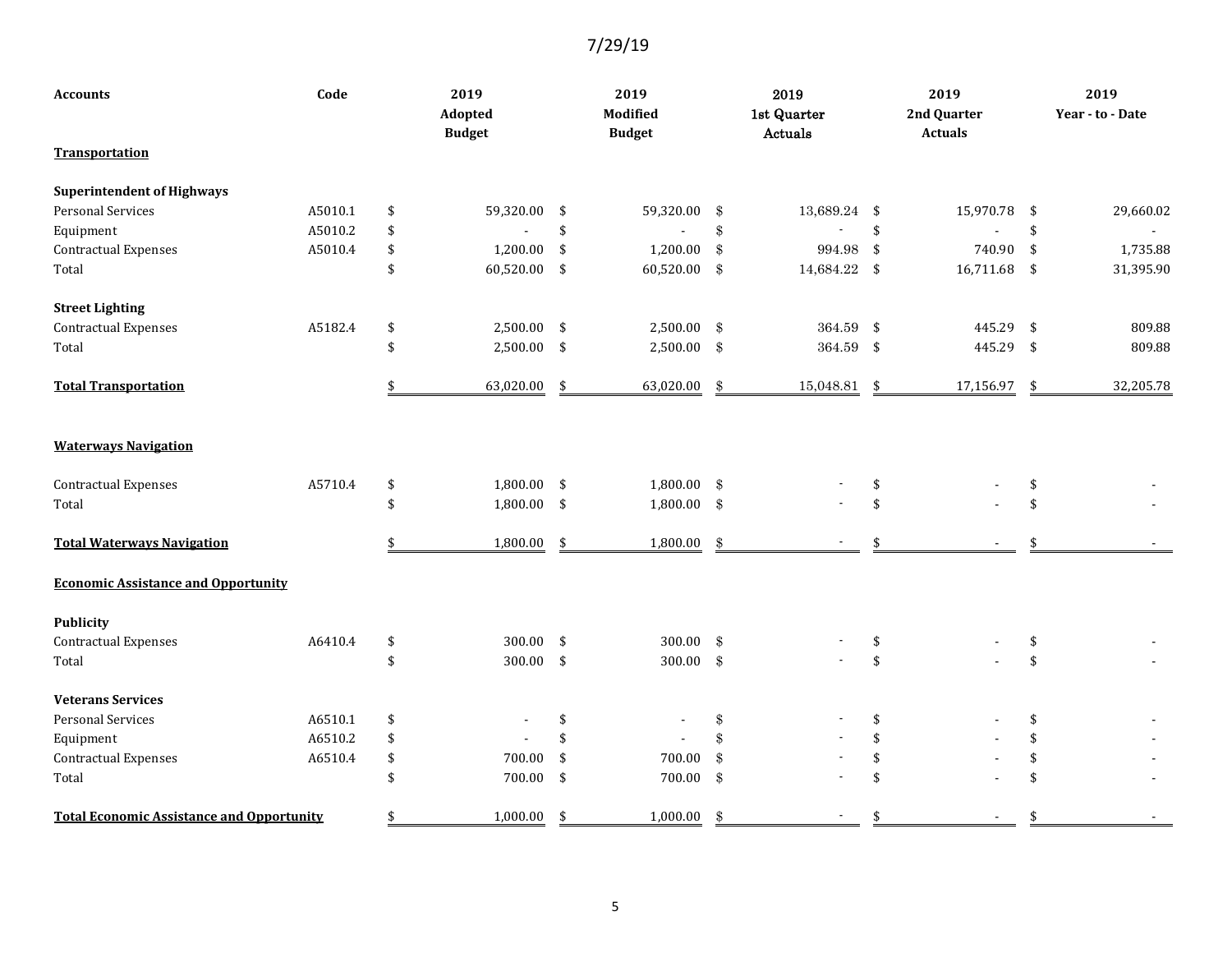| <b>Accounts</b>                        | Code    | 2019<br>Adopted<br><b>Budget</b> | 2019<br>Modified<br><b>Budget</b> |               | 2019<br>1st Quarter<br>Actuals |                     | 2019<br>2nd Quarter<br><b>Actuals</b> |     | 2019<br>Year - to - Date |
|----------------------------------------|---------|----------------------------------|-----------------------------------|---------------|--------------------------------|---------------------|---------------------------------------|-----|--------------------------|
| <b>Culture and Recreation</b>          |         |                                  |                                   |               |                                |                     |                                       |     |                          |
| <b>Special Recreational Facilities</b> |         |                                  |                                   |               |                                |                     |                                       |     |                          |
| <b>Personal Services</b>               | A7180.1 | \$<br>10,000.00                  | \$<br>$10,000.00$ \$              |               |                                | \$                  |                                       | \$  |                          |
| Equipment                              | A7180.2 | \$<br>500.00                     | \$<br>500.00                      | $\frac{3}{2}$ |                                | \$                  |                                       | \$  |                          |
| <b>Contractual Expenses</b>            | A7180.4 | \$<br>1,000.00                   | \$<br>1,000.00                    | $\frac{3}{2}$ |                                | \$                  |                                       | \$  |                          |
| Total                                  |         | \$<br>11,500.00                  | \$<br>11,500.00 \$                |               |                                | \$                  |                                       | \$  |                          |
| <b>Youth Program</b>                   |         |                                  |                                   |               |                                |                     |                                       |     |                          |
| <b>Personal Services</b>               | A7310.1 | \$                               | \$                                | \$            |                                | \$                  |                                       | \$  |                          |
| Equipment                              | A7310.2 | \$                               | \$                                | $\mathcal{S}$ |                                | \$                  |                                       | \$  |                          |
| <b>Contractual Expenses</b>            | A7310.4 | \$<br>650.00                     | \$<br>650.00                      | $\mathbf{\$}$ |                                | \$                  | 650.00                                | \$  | 650.00                   |
| Total                                  |         | \$<br>650.00                     | \$<br>650.00 \$                   |               |                                | \$                  | 650.00                                | -\$ | 650.00                   |
| <b>Joint Youth Project</b>             |         |                                  |                                   |               |                                |                     |                                       |     |                          |
| <b>Contractual Expenses</b>            | A7320.4 | \$<br>10,550.00                  | \$<br>10,550.00 \$                |               |                                | \$                  |                                       | \$  |                          |
| Total                                  |         | \$<br>10,550.00 \$               | 10,550.00 \$                      |               |                                | $\pmb{\mathsf{\$}}$ |                                       | \$  |                          |
| <b>Historian</b>                       |         |                                  |                                   |               |                                |                     |                                       |     |                          |
| <b>Personal Services</b>               | A7510.1 | \$<br>824.00                     | \$<br>824.00                      | \$            | 206.00                         | \$                  | 206.00                                | \$  | 412.00                   |
| Equipment                              | A7510.2 | \$                               | \$                                | $\$\$         |                                | \$                  | $\blacksquare$                        | \$  |                          |
| <b>Contractual Expenses</b>            | A7510.4 | \$                               | \$                                | $\mathbf{\$}$ |                                | \$                  |                                       | \$  |                          |
| Total                                  |         | \$<br>824.00                     | \$<br>824.00                      | $\$\$         | 206.00                         | \$                  | 206.00                                | \$  | 412.00                   |
| <b>Celebration</b>                     |         |                                  |                                   |               |                                |                     |                                       |     |                          |
| <b>Personal Services</b>               | A7550.1 | \$                               | \$                                | \$            |                                | \$                  |                                       | \$  |                          |
| Equipment                              | A7550.2 | \$                               | \$                                | \$            |                                | \$                  |                                       | \$  |                          |
| <b>Contractual Expenses</b>            | A7550.4 | \$<br>250.00                     | \$<br>250.00                      | \$            |                                | \$                  |                                       | \$  |                          |
| Total                                  |         | \$<br>250.00                     | \$<br>250.00 \$                   |               |                                | \$                  |                                       | \$  |                          |
| <b>Adult Recreaton</b>                 |         |                                  |                                   |               |                                |                     |                                       |     |                          |
| <b>Personal Services</b>               | A7620.1 | \$                               | \$                                | \$            |                                | \$                  |                                       | \$  |                          |
| Equipment                              | A7620.2 | \$                               | \$                                | \$            |                                | \$                  |                                       | \$  |                          |
| <b>Contractual Expenses</b>            | A7620.4 | \$<br>2,000.00                   | \$<br>2,000.00                    | $\$\$         | 2,000.00                       | \$                  |                                       | \$  | 2,000.00                 |
| Total                                  |         | \$<br>2,000.00                   | \$<br>2,000.00                    | $\frac{3}{2}$ | 2,000.00                       | \$                  |                                       | \$  | 2,000.00                 |
| <b>Total Culture and Recreation</b>    |         | \$<br>25,774.00                  | \$<br>25,774.00                   | \$            | 2,206.00                       | \$                  | 856.00                                | \$  | 3,062.00                 |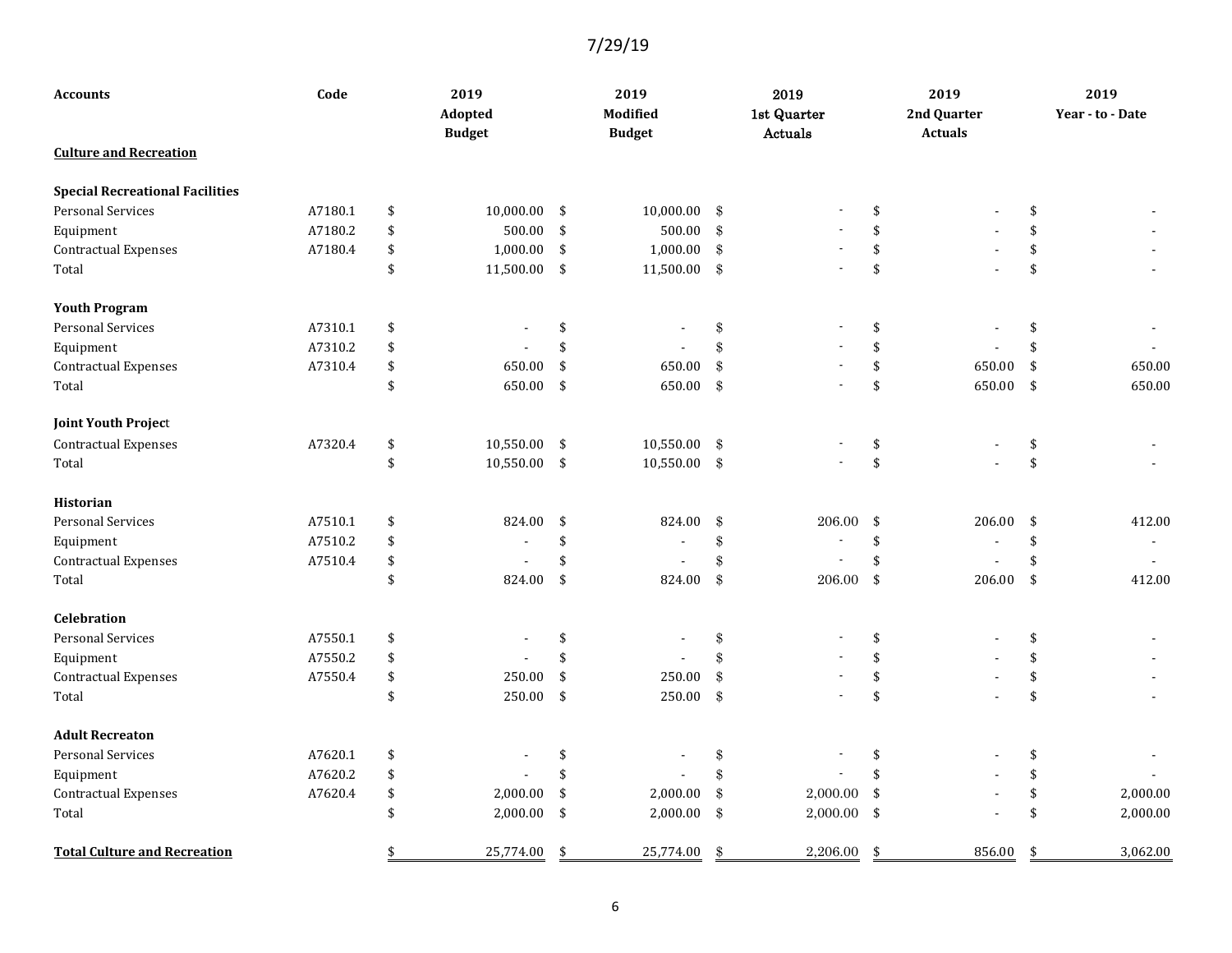| Code<br><b>Accounts</b>                   |         | 2019<br>Adopted<br><b>Budget</b> |            | 2019<br>Modified<br><b>Budget</b> |              |               | 2019<br>1st Quarter<br>Actuals |                    | 2019<br>2nd Quarter<br><b>Actuals</b> | 2019<br>Year - to - Date |
|-------------------------------------------|---------|----------------------------------|------------|-----------------------------------|--------------|---------------|--------------------------------|--------------------|---------------------------------------|--------------------------|
| <b>Home and Community Services</b>        |         |                                  |            |                                   |              |               |                                |                    |                                       |                          |
| <b>Planning</b>                           |         |                                  |            |                                   |              |               |                                |                    |                                       |                          |
| <b>Personal Services</b>                  | A8020.1 | \$                               | 4,803.00   | \$                                | 4,803.00     | $\mathbf{\$}$ | 1,108.38                       | -\$                | 1,293.11                              | \$<br>2,401.49           |
| Equipment                                 | A8020.2 | \$                               |            | \$                                |              | \$            | 529.25                         | $\mathbf{\hat{S}}$ |                                       | \$<br>529.25             |
| <b>Contractual Expenses</b>               | A8020.4 | $\sqrt[6]{3}$                    | 7,500.00   | \$                                | 7,500.00     | $\mathbf{\$}$ | 682.87                         | $\mathbf{\hat{S}}$ | 1,530.11                              | \$<br>2,212.98           |
| Total                                     |         | \$                               | 12,303.00  | \$                                | 12,303.00 \$ |               | 2,320.50 \$                    |                    | 2,823.22                              | \$<br>5,143.72           |
| <b>Environmental Control</b>              |         |                                  |            |                                   |              |               |                                |                    |                                       |                          |
| <b>Contractual Expenses</b>               | A8090.4 | \$                               |            | \$                                |              | \$            |                                | \$                 |                                       | \$                       |
| Total                                     |         | \$                               |            | \$                                |              | \$            |                                | \$                 |                                       | \$                       |
| <b>Cemeteries</b>                         |         |                                  |            |                                   |              |               |                                |                    |                                       |                          |
| <b>Personal Services</b>                  | A8810.1 | $\sqrt[6]{3}$                    | 5,000.00   | \$                                | 5,000.00     | $\mathbf{\$}$ |                                | \$                 | 941.70                                | \$<br>941.70             |
| Equipment                                 | A8810.2 | \$                               | 1,000.00   | \$                                | 250.00       | $\mathbf{\$}$ |                                | \$                 | 699.90                                | \$<br>699.90             |
| <b>Contractual Expenses</b>               | A8810.4 | $\sqrt[6]{3}$                    | 1,000.00   | \$                                | 1,750.00     | $\mathbf{\$}$ |                                | \$                 |                                       | \$                       |
| Total                                     |         | \$                               | 7,000.00   | \$                                | 7,000.00 \$  |               |                                | \$                 | 1,641.60                              | \$<br>1,641.60           |
| <b>Total Home and Community Services</b>  |         |                                  | 19,303.00  | \$                                | 19,303.00    | \$            | 2,320.50                       | \$                 | 4,464.82                              | \$<br>6,785.32           |
| Undistributed<br><b>Employee Benefits</b> |         |                                  |            |                                   |              |               |                                |                    |                                       |                          |
| <b>State Retirement</b>                   | A9010.1 | \$                               | 19,669.00  | \$                                | 19,669.00    | $\mathbf{\$}$ |                                | \$                 |                                       | \$                       |
| Social Security                           | A9030.8 | \$                               | 19,280.00  | \$                                | 19,280.00    | \$            | 4,522.80                       | \$                 | 4,345.86                              | \$<br>8,868.66           |
| Unemployment Insurance                    | A9050.8 | \$                               |            | \$                                |              | \$            |                                | \$                 | 68.42                                 | \$<br>68.42              |
| Disability Insurance                      | A9055.8 | \$                               | 250.00     | \$                                | 250.00       | $\mathbf{\$}$ | 205.41                         | $\mathbf{\hat{S}}$ |                                       | \$<br>205.41             |
| Hospital and medical Insurance            | A9060.8 | \$                               | 17,600.00  | \$                                | 17,600.00    | $\$\$         | 3,325.49                       | \$                 | 7,256.88                              | \$<br>10,582.37          |
| Employee Benefits-Other PFL               | A9089.8 | \$                               |            | \$                                |              | \$            | $107.33$ \$                    |                    |                                       | \$<br>107.33             |
| <b>Total Undistributed</b>                |         |                                  | 56,799.00  | \$                                | 56,799.00    | \$            | 8,161.03                       | \$                 | 11,671.16                             | \$<br>19,832.19          |
| <b>Total Appropriations/Expenditures</b>  |         |                                  | 742,301.00 | \$                                | 742,301.00   | \$            | 176,539.78                     | \$                 | 186,619.64                            | \$<br>363,159.42         |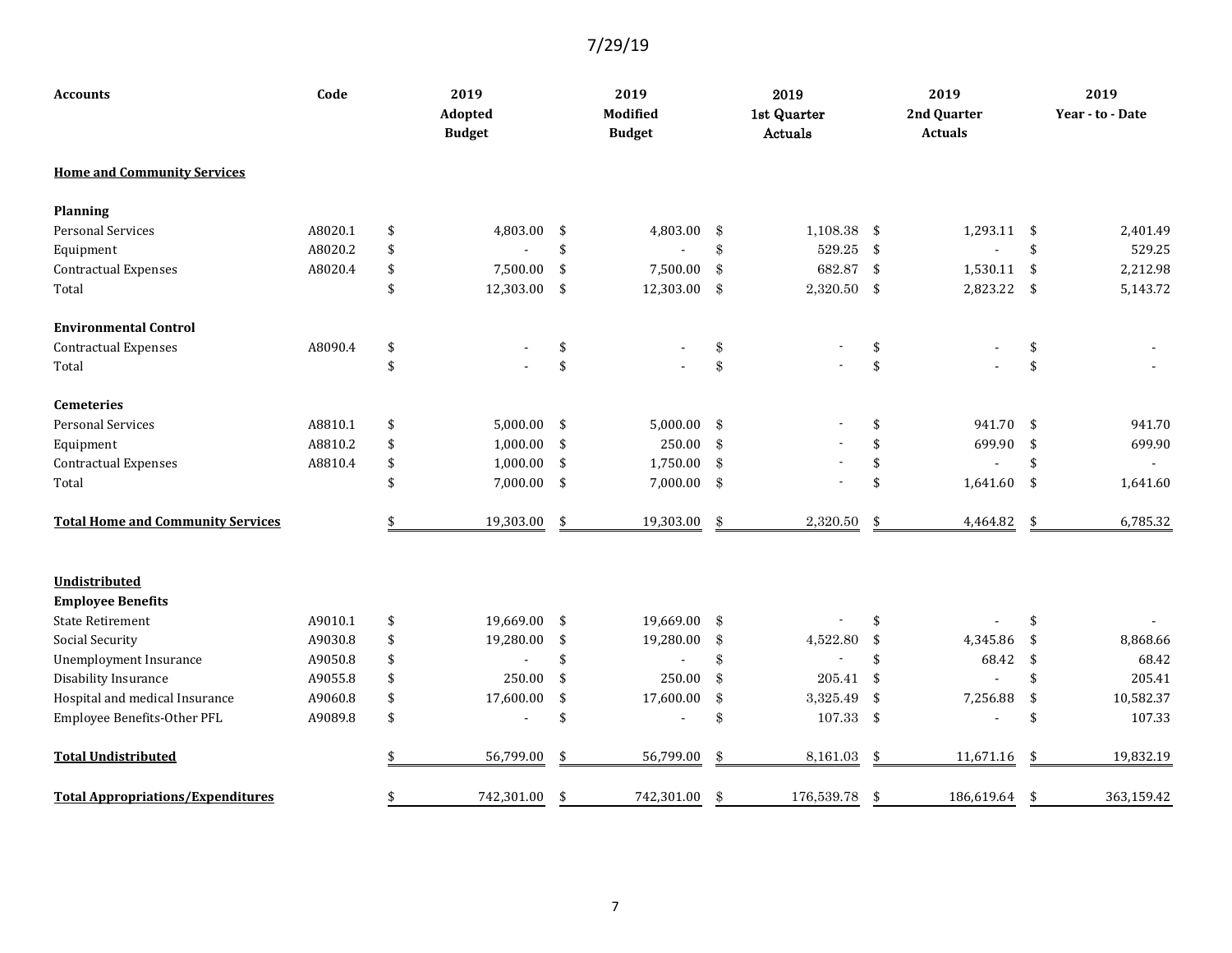| <b>Accounts</b>                         | Code  | 2019                     |     | 2019                      |                     | 2019                   | 2019                          |     | 2019             |
|-----------------------------------------|-------|--------------------------|-----|---------------------------|---------------------|------------------------|-------------------------------|-----|------------------|
|                                         |       | Adopted<br><b>Budget</b> |     | Modified<br><b>Budget</b> |                     | 1st Quarter<br>Actuals | 2nd Quarter<br><b>Actuals</b> |     | Year - to - Date |
| <b>General Fund Estimated Revenues</b>  |       |                          |     |                           |                     |                        |                               |     |                  |
| Real Property Tax Revenue               | A1001 | 285,726.00               | \$  | 285,726.00                | $\mathbf{\$}$       | 285,726.00             |                               |     | 285,726.00       |
| <b>Other Tax Items</b>                  |       |                          |     |                           |                     |                        |                               |     |                  |
| Other Payments in Lieu of Taxes         | A1081 | \$<br>2,537.00           | -\$ | 2,537.00                  | $\pmb{\mathcal{S}}$ | 2,677.50 \$            |                               | \$  | 2,677.50         |
| Interest and Penalties on Real Property | A1090 | \$<br>8,000.00           | \$  | 8,000.00                  | \$                  | $2,492.78$ \$          | 5,121.64                      | \$  | 7,614.42         |
| Other Non-Property Tax                  | A1189 | \$                       | \$  |                           | \$                  | 380.62 \$              | 56.78                         | \$  | 437.40           |
| Franchise                               | A1170 | \$<br>33,000.00          | \$  | 33,000.00                 | $\pmb{\mathcal{S}}$ | 37,194.76 \$           |                               | \$  | 37,194.76        |
| <b>Departmental Income</b>              |       |                          |     |                           |                     |                        |                               |     |                  |
| Clerk Fees                              | A1255 | \$<br>1,000.00           | \$  | 1,000.00                  | \$                  | 299.24 \$              | 480.34                        | \$  | 779.58           |
| <b>Vital Statistics Fee</b>             | A1603 | \$                       | \$  |                           | \$                  | 60.00                  | \$<br>200.00                  | \$  | 260.00           |
| Culture and Recreation Income A         | A2089 | \$                       | \$  |                           | \$                  |                        | \$<br>9,121.23                | \$  | 9,121.23         |
| <b>Planning Board Fees</b>              | A2115 | \$<br>1,000.00           | \$  | 1,000.00                  | $\$\$               | $50.00*$               | 125.00                        | \$  | 175.00           |
| <b>Use of Money</b>                     |       |                          |     |                           |                     |                        |                               |     |                  |
| <b>Interest and Earnings</b>            | A2401 | \$<br>$300.00$ \$        |     | 300.00                    | $\sqrt[3]{3}$       | $2,091.65$ \$          | 2,583.58                      | -\$ | 4,675.23         |
| <b>Licenses and Permits</b>             |       |                          |     |                           |                     |                        |                               |     |                  |
| Dog License                             | A2544 | \$<br>3,500.00           | -\$ | 3,500.00                  | \$                  | 790.00 \$              | 1,582.00                      | -\$ | 2,372.00         |
| Permits                                 | A2590 | \$                       | \$  |                           | \$                  |                        |                               |     |                  |
| <b>Fines and Forfeitures</b>            |       |                          |     |                           |                     |                        |                               |     |                  |
| Fines and Forfeited Bail                | A2610 | \$<br>90,000.00 \$       |     | 90,000.00                 | $\$\$               | $10,468.00$ \$         | 10,774.00                     | \$  | 21,242.00        |
| Sale of Property/Compensation for Loss  |       |                          |     |                           |                     |                        |                               |     |                  |
| Sale of Real Property                   | A2660 | \$                       | \$  |                           | \$                  |                        |                               | \$  |                  |
| Sale of Surplus Equip                   | A2665 | \$                       | \$  |                           | \$                  |                        |                               | \$  |                  |
| <b>Unclassified Revenue</b>             |       |                          |     |                           |                     |                        |                               |     |                  |
| <b>Unclassified Revenue</b>             | A2770 | \$                       | \$  |                           | \$                  | $2.85$ \$              | 0.88                          | \$  | 3.73             |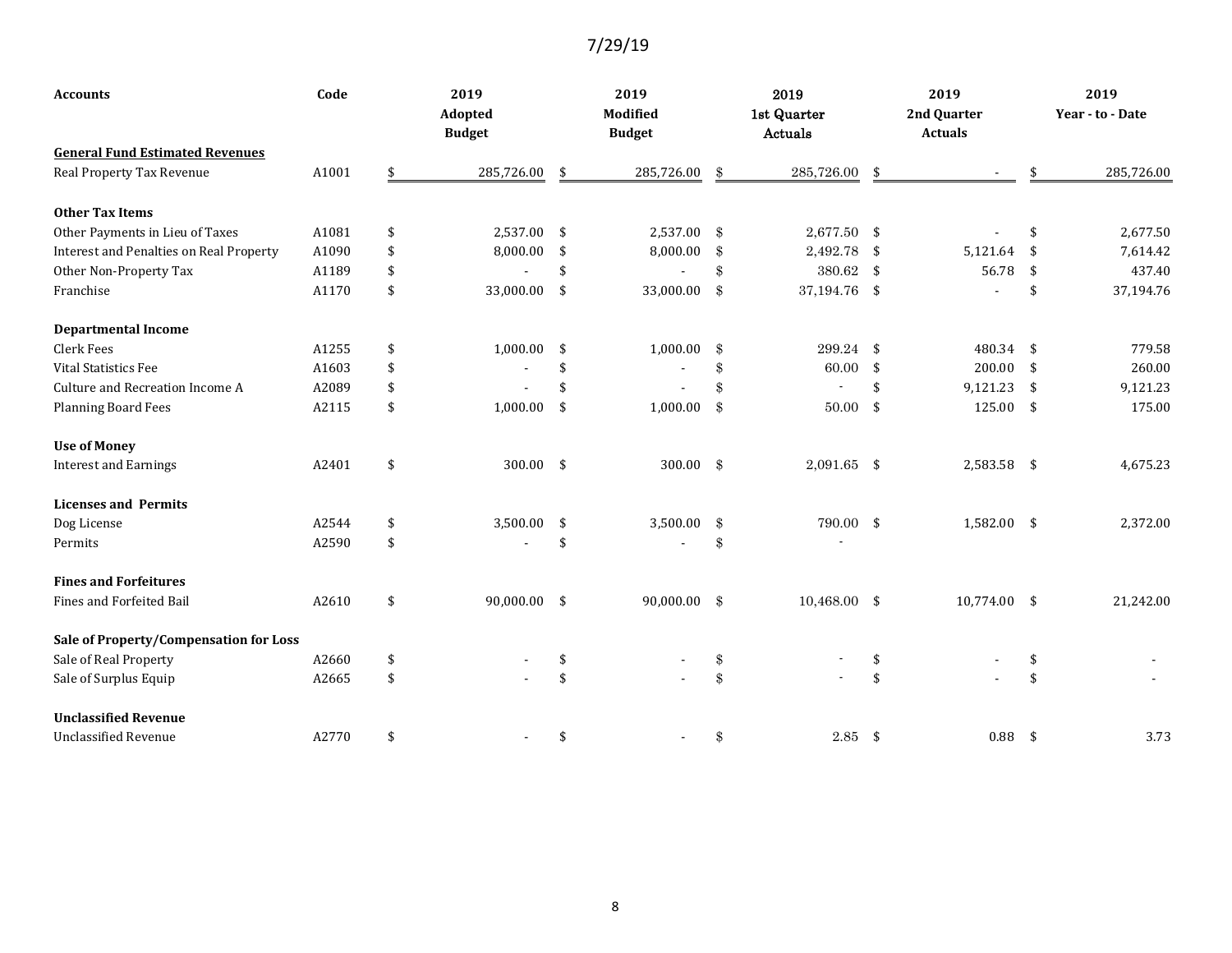| <b>Accounts</b>                          | Code     | 2019<br>Adopted<br><b>Budget</b> |                | 2019<br><b>Modified</b><br><b>Budget</b> |                |               | 2019<br>1st Quarter<br>Actuals |            | 2019<br>2nd Quarter<br><b>Actuals</b> | 2019<br>Year - to - Date  |
|------------------------------------------|----------|----------------------------------|----------------|------------------------------------------|----------------|---------------|--------------------------------|------------|---------------------------------------|---------------------------|
| <b>State Aid</b>                         |          |                                  |                |                                          |                |               |                                |            |                                       |                           |
| Revenue Sharing                          | A3001    | \$                               | 12,238.00      | \$                                       | 12,238.00      | \$            |                                | \$         |                                       | \$                        |
| Mortgage Tax                             | A3005    | \$                               | 95,000.00      | \$                                       | 95,000.00      | $\frac{1}{2}$ |                                | \$         | 34,149.63                             | \$<br>34,149.63           |
| Grant Revenue - Other (Court)            | A3089    | \$                               |                | \$                                       |                | \$            |                                | \$         |                                       | \$                        |
| Grant Revenue - Home and Community       | A3989    | \$                               |                | \$                                       |                | \$            |                                |            |                                       |                           |
| <b>Total Estimated Revenues</b>          |          |                                  | 246,575.00     | \$                                       | 246,575.00     | \$            | 56,507.40                      | \$         | 64,195.08                             | \$<br>120,702.48          |
| <b>Unexpended Balance</b>                |          |                                  | 210,000.00     | \$                                       | 210,000.00     | \$            | 526,010.16                     |            |                                       | 461,915.78                |
| <b>HIGHWAY FUND</b>                      |          | appropriated<br>fund balance     |                |                                          |                |               | cash on hand<br>3/31/2019      |            |                                       | cash on hand<br>6/30/2019 |
| <b>Highway Appropriations - Townwide</b> |          |                                  |                |                                          |                |               |                                |            |                                       |                           |
| <b>Bridges</b>                           |          |                                  |                |                                          |                |               |                                |            |                                       |                           |
| <b>Contractual Expenses</b>              | DA5120.4 | \$                               | 10,000.00      | \$                                       | 10,000.00      | \$            |                                | \$         |                                       | \$                        |
| Total                                    |          | \$                               | $10,000.00$ \$ |                                          | $10,000.00$ \$ |               |                                | \$         |                                       | \$                        |
| Machinery                                |          |                                  |                |                                          |                |               |                                |            |                                       |                           |
| Equipment                                | DA5130.2 | \$                               | 33,000.00      | \$                                       | 33,000.00      | $\sqrt[3]{3}$ | 3,445.00                       | \$         | 36,456.26                             | \$<br>39,901.26           |
| <b>Contractual Expenses</b>              | DA5130.4 | \$                               | 80,000.00      | \$                                       | 80,000.00      | $\sqrt[3]{3}$ | 16,559.30                      | $\sqrt{2}$ | 2,476.47                              | \$<br>19,035.77           |
| Total                                    |          | \$                               | 113,000.00 \$  |                                          | 113,000.00 \$  |               | $20,004.30$ \$                 |            | 38,932.73                             | \$<br>58,937.03           |
| <b>Snow Removal - Town</b>               |          |                                  |                |                                          |                |               |                                |            |                                       |                           |
| <b>Personal Services</b>                 | DA5142.1 | \$                               | 210,000.00     | \$                                       | 210,000.00     | $\$\$         | 116,834.85 \$                  |            |                                       | \$<br>116,834.85          |
| <b>Contractual Expenses</b>              | DA5142.4 | \$                               | 85,000.00      | \$                                       | 85,000.00      | $\mathbf{\$}$ | 30,314.81 \$                   |            | 20,756.10                             | \$<br>51,070.91           |
| Total                                    |          | \$                               | 295,000.00     | \$                                       | 295,000.00     | $\frac{1}{2}$ | 147,149.66 \$                  |            | 20,756.10                             | \$<br>167,905.76          |
| <b>Employee Benefits</b>                 |          |                                  |                |                                          |                |               |                                |            |                                       |                           |
| <b>State Retirement</b>                  | DA9010.8 | \$                               | 27,777.00 \$   |                                          | 27,777.00      | \$            |                                | \$         |                                       | \$                        |
| <b>Social Security</b>                   | DA9030.8 | \$                               | 16,065.00      | \$                                       | 16,065.00      | $\$\$         | 8,737.52                       | \$         |                                       | \$<br>8,737.52            |
| Hospital and Medical Insurance           | DA9060.8 | \$                               | 81,723.00      | \$                                       | 81,723.00      | $\sqrt[3]{3}$ | 27,584.38                      | \$         |                                       | \$<br>27,584.38           |
| Other(uniforms/pfl)                      | DA9089.8 | \$                               | 3,600.00       | \$                                       | 3,600.00       | $\mathbf{\$}$ | 1,703.92                       | \$         | 684.38                                | \$<br>2,388.30            |
| Total                                    |          | \$                               | 129,165.00     | -\$                                      | 129,165.00     | $\$\$         | 38,025.82 \$                   |            | 684.38                                | \$<br>38,710.20           |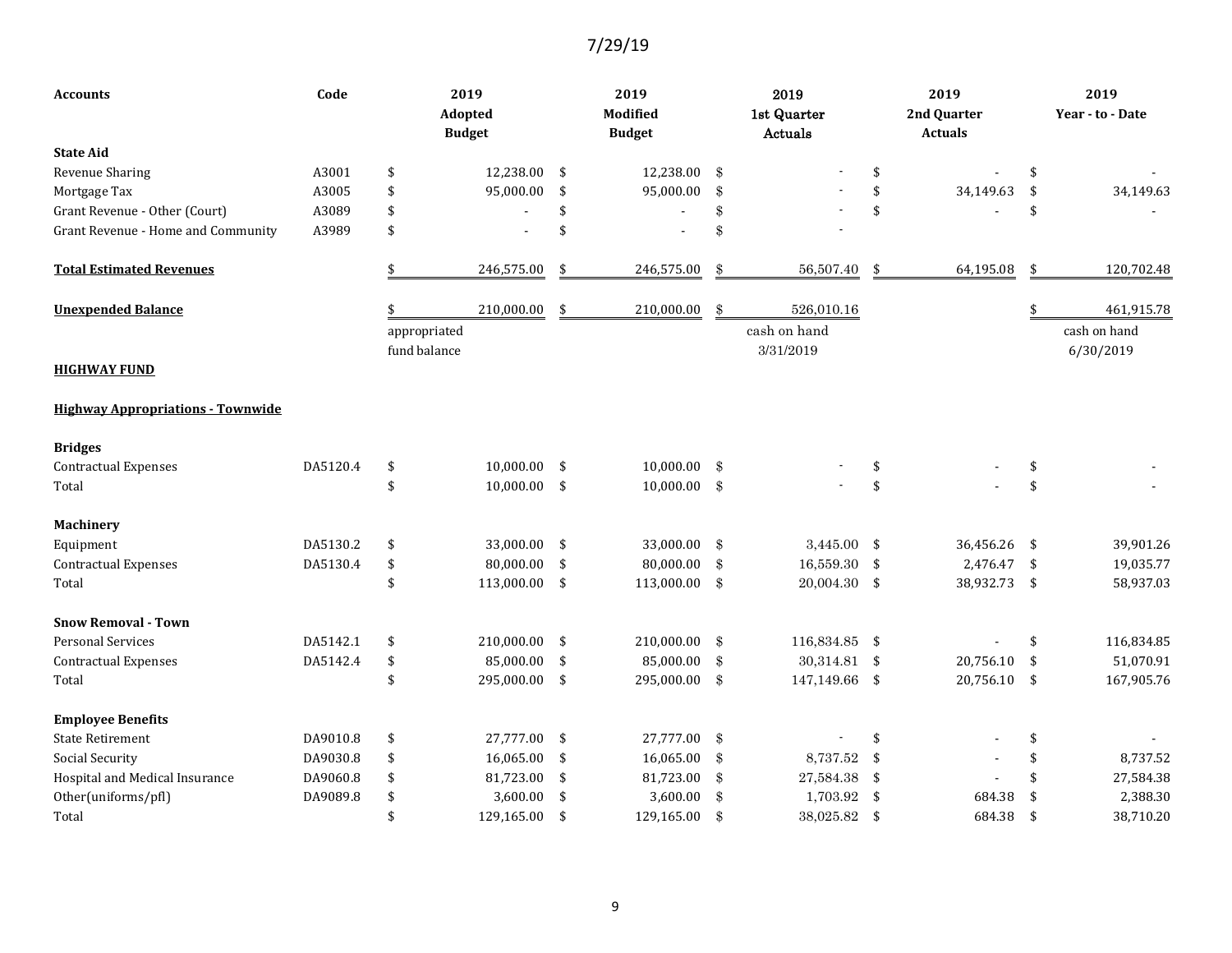| <b>Accounts</b>                                 | Code     | 2019<br>Adopted<br><b>Budget</b> |            | 2019<br>Modified<br><b>Budget</b> |                            | 2019<br>1st Quarter<br>Actuals |                    | 2019<br>2nd Quarter<br><b>Actuals</b> | 2019<br>Year - to - Date |
|-------------------------------------------------|----------|----------------------------------|------------|-----------------------------------|----------------------------|--------------------------------|--------------------|---------------------------------------|--------------------------|
| <b>Debt Service Principal</b>                   |          |                                  |            |                                   |                            |                                |                    |                                       |                          |
| Serial Bonds                                    | DA9710.6 | \$                               | 97,021.00  | \$<br>97,021.00                   | \$                         |                                | \$                 | 97,020.98                             | \$<br>97,020.98          |
| <b>Bond Anticipation</b>                        | DA9730.6 | \$                               |            | \$                                | \$                         |                                | \$                 |                                       | \$                       |
| Capital Bonds                                   | DA9740.6 | \$                               |            | \$                                | \$                         |                                | \$                 |                                       | \$                       |
| Total                                           |          | \$                               | 97,021.00  | \$<br>97,021.00                   | $\pmb{\$}$                 |                                | $\mathbf{\hat{S}}$ | 97,020.98                             | \$<br>97,020.98          |
| <b>Interest</b>                                 |          |                                  |            |                                   |                            |                                |                    |                                       |                          |
| Serial Bonds                                    | DA9710.7 | \$                               | 11,752.00  | \$<br>11,752.00                   | \$                         |                                | \$                 | 11,751.30                             | \$<br>11,751.30          |
| <b>Bond Anticipation</b>                        | DA9730.7 | \$                               |            | \$                                | \$                         |                                | \$                 |                                       | \$                       |
| Capital Bonds                                   | DA9740.7 | \$                               |            | \$                                | \$                         |                                | \$                 |                                       | \$                       |
| Total                                           |          | $\mathbf{\hat{S}}$               | 11,752.00  | \$<br>11,752.00                   | $\pmb{\$}$                 |                                | \$                 | 11,751.30                             | \$<br>11,751.30          |
| <b>Total Appropriations/Expenses</b>            |          |                                  | 655,938.00 | \$<br>655,938.00                  | \$                         | 205,179.78                     | \$                 | 169,145.49                            | \$<br>374,325.27         |
| <b>Highway Revenues - Townwide</b>              |          |                                  |            |                                   |                            |                                |                    |                                       |                          |
| <b>Local Sources</b>                            |          |                                  |            |                                   |                            |                                |                    |                                       |                          |
| Real Property Tax                               | DA1001   |                                  | 617,338.00 | \$<br>617,338.00                  | \$                         | 617,338.00                     | \$                 |                                       | 617,338.00               |
| Sales of Scrap & Surplus Equip                  | DA2650   | \$                               |            | \$                                | \$                         |                                | \$                 | 21,565.00                             | \$<br>21,565.00          |
| <b>Interest and Earnings</b>                    | DA2401   | \$                               | 100.00     | \$<br>100.00                      | \$                         | 2,230.54                       | \$                 | 2,537.26                              | \$<br>4,767.80           |
| <b>Compensation for Loss</b>                    | DA2690   | \$                               |            | \$                                | \$                         |                                | \$                 |                                       | \$                       |
| Mowing - Washington County                      | DA2770   | \$                               | 3,500.00   | \$<br>3,500.00                    | \$                         |                                | $\mathbf{\hat{S}}$ |                                       | \$                       |
| <b>Total Est./Actual Revenues</b><br>Townwide   |          |                                  | 3,600.00   | \$<br>3,600.00                    | \$                         | 2,230.54                       | \$                 | 24,102.26                             | \$<br>26,332.80          |
| Unexpended Balance/cash on hand                 |          |                                  | 35,000.00  | \$<br>35,000.00                   | \$                         | 517,950.70                     |                    |                                       | 373,185.47               |
|                                                 |          | appropriated                     |            |                                   |                            | cash on hand                   |                    |                                       | cash on hand             |
|                                                 |          | fund balance                     |            |                                   |                            | 3/31/2019                      |                    |                                       | 6/30/2019                |
| <b>Highway Appropriations - Outside Village</b> |          |                                  |            |                                   |                            |                                |                    |                                       |                          |
| <b>General Repairs</b>                          |          |                                  |            |                                   |                            |                                |                    |                                       |                          |
| <b>Personal Services</b>                        | DB5110.1 | \$                               | 185,000.00 | \$<br>185,000.00                  | \$                         |                                | \$                 | 93,968.36                             | \$<br>93,968.36          |
| <b>Contractual Expenses</b>                     | DB5110.4 | \$                               | 68,000.00  | \$<br>68,000.00                   | $\boldsymbol{\mathcal{S}}$ | 369.64                         | \$                 | 25,940.63                             | \$<br>26,310.27          |
| Total                                           |          | \$                               | 253,000.00 | \$<br>253,000.00                  | \$                         | 369.64                         | $\mathbf{\hat{S}}$ | 119,908.99                            | \$<br>120,278.63         |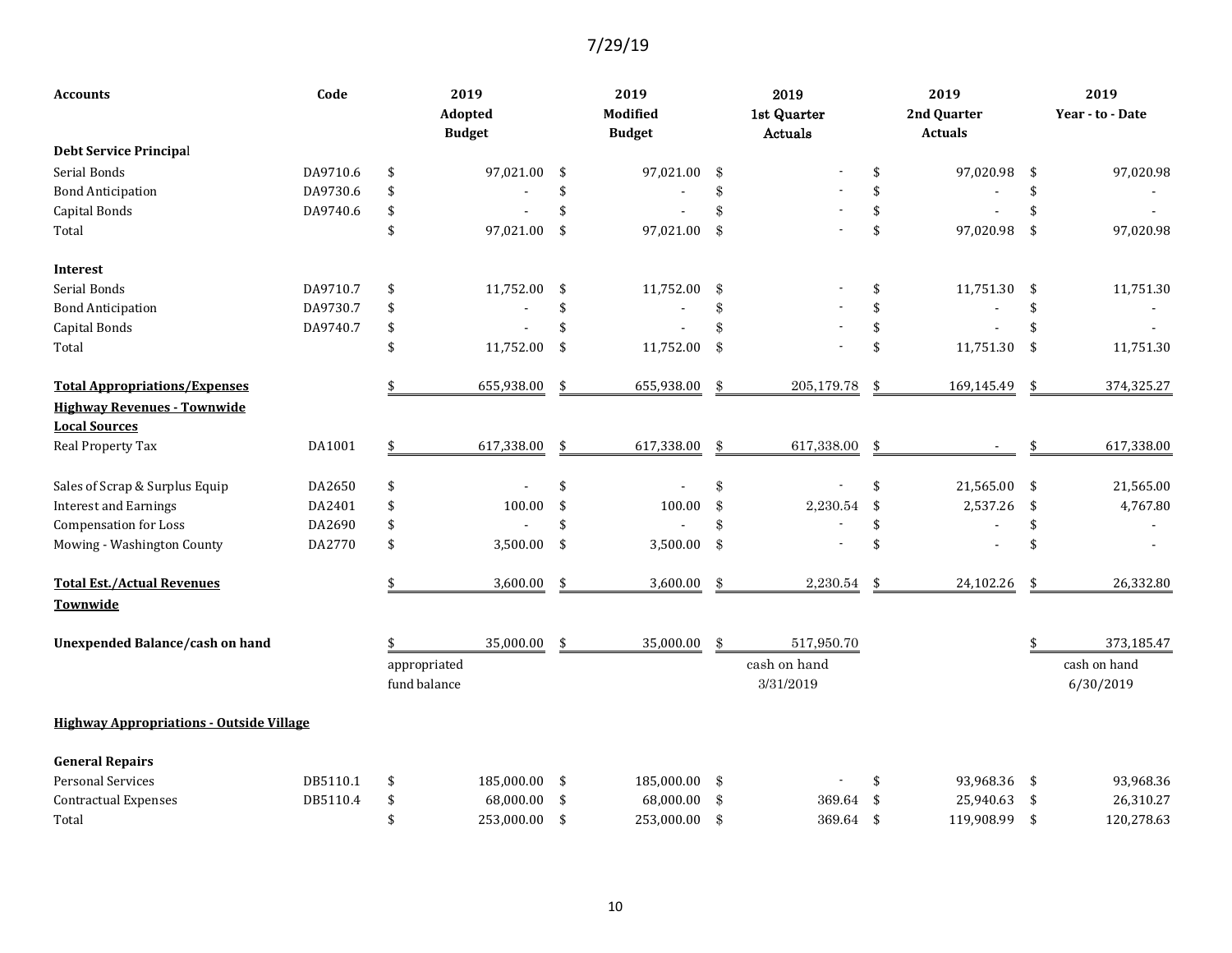| Code<br><b>Accounts</b>                                                  |          |                              | 2019<br>Adopted<br><b>Budget</b> |     | 2019<br>Modified<br><b>Budget</b> |               | 2019<br>1st Quarter<br>Actuals |     | 2019<br>2nd Quarter<br><b>Actuals</b> | 2019<br>Year - to - Date  |
|--------------------------------------------------------------------------|----------|------------------------------|----------------------------------|-----|-----------------------------------|---------------|--------------------------------|-----|---------------------------------------|---------------------------|
| <b>Improvements</b>                                                      |          |                              |                                  |     |                                   |               |                                |     |                                       |                           |
| Capital Outlay                                                           | DB5112.2 | \$                           | 240,000.00 \$                    |     | 240,000.00 \$                     |               |                                | \$  |                                       | \$                        |
| <b>Employee Benefits</b>                                                 |          |                              |                                  |     |                                   |               |                                |     |                                       |                           |
| <b>State Retirement</b>                                                  | DB9010.8 | \$                           | 24,053.00 \$                     |     | 24,053.00 \$                      |               |                                | \$  |                                       | \$                        |
| <b>Social Security</b>                                                   | DB9030.8 | \$                           | 14,153.00                        | \$  | 14,153.00                         | $\mathbf{\$}$ |                                | \$  | 6,928.18                              | \$<br>6,928.18            |
| Hospital and Medical Insurance                                           | DB9060.8 | \$                           | 81,723.00                        | \$  | 81,723.00                         | -\$           | 17,791.73                      | \$  | 31,461.12                             | \$<br>49,252.85           |
| Uniforms                                                                 | DB9089.8 | \$                           | 3,600.00                         | \$  | 3,600.00                          | $\mathbf{\$}$ |                                | \$  | 1,036.06                              | \$<br>1,036.06            |
| Total                                                                    |          | \$                           | 123,529.00                       | -\$ | 123,529.00 \$                     |               | 17,791.73                      | -\$ | 39,425.36                             | \$<br>57,217.09           |
| <b>Total Highway Appropriations - Expenses</b><br><b>Outside Village</b> |          |                              | 616,529.00                       | \$  | 616,529.00                        | \$            | 18,161.37                      | \$  | 159,334.35                            | \$<br>177,495.72          |
| <b>Highway Revenues - Outside Village</b>                                |          |                              |                                  |     |                                   |               |                                |     |                                       |                           |
| <b>Local Sources</b>                                                     |          |                              |                                  |     |                                   |               |                                |     |                                       |                           |
| Real Property Tax                                                        | DB1001   | \$                           | 413,429.00                       | \$  | 413,429.00                        | \$            | 413,429.00                     | \$  |                                       | 413,429.00                |
| <b>Interest and Earnings</b>                                             | DB2401   | \$                           | $100.00$ \$                      |     | $100.00$ \$                       |               | $1,956.40$ \$                  |     | 2,529.94 \$                           | 4,486.34                  |
| <b>State Aid</b>                                                         |          |                              |                                  |     |                                   |               |                                |     |                                       |                           |
| Consolidated Highway                                                     | DB3501   | \$                           | 168,000.00 \$                    |     | 168,000.00 \$                     |               |                                | \$  |                                       | \$                        |
| <b>Total Est./Actual Highway Revenues</b>                                |          |                              | 168,100.00                       | \$  | 168,100.00                        | \$            | 1,956.40                       | \$  | 2,529.94                              | \$<br>4,486.34            |
| <b>Unexpended Balance/cash on hand</b>                                   |          |                              | 35,000.00                        | \$  | 35,000.00                         | \$            | 531,250.03                     |     |                                       | \$<br>370,419.13          |
|                                                                          |          | appropriated<br>fund balance |                                  |     |                                   |               | cash on hand<br>3/31/2019      |     |                                       | cash on hand<br>6/30/2019 |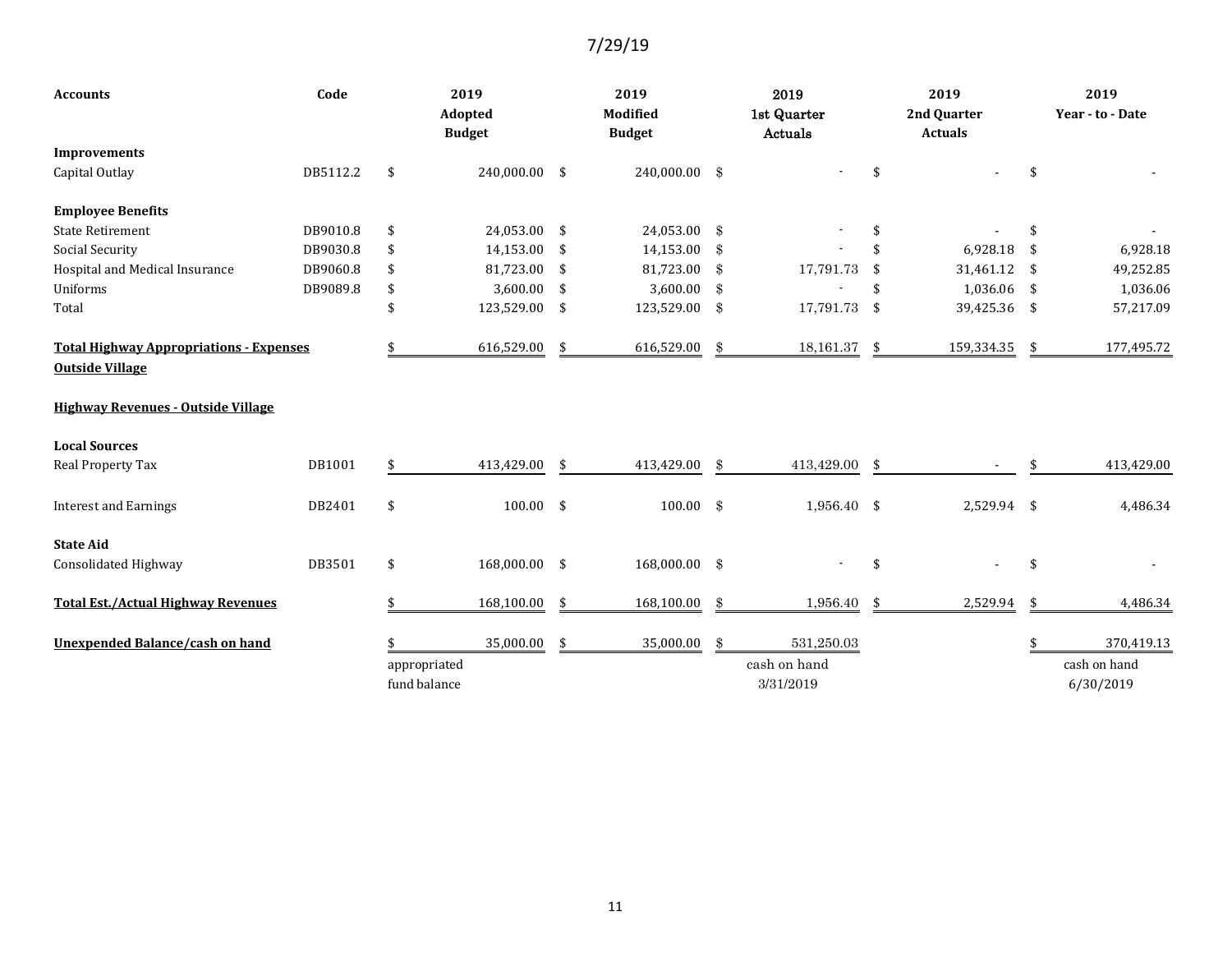| <b>Accounts</b>                    | Code<br>2019 |    |                          | 2019 |                           |               | 2019                   | 2019 | 2019                          |                  |
|------------------------------------|--------------|----|--------------------------|------|---------------------------|---------------|------------------------|------|-------------------------------|------------------|
|                                    |              |    | Adopted<br><b>Budget</b> |      | Modified<br><b>Budget</b> |               | 1st Quarter<br>Actuals |      | 2nd Quarter<br><b>Actuals</b> | Year - to - Date |
| <b>SPECIAL DISTRICTS</b>           |              |    |                          |      |                           |               |                        |      |                               |                  |
| <b>Fire Protection Districts</b>   |              |    |                          |      |                           |               |                        |      |                               |                  |
| <b>Appropriations/Expenditures</b> |              |    |                          |      |                           |               |                        |      |                               |                  |
| #6 Fort Ann SF1                    | SF3410.4     | \$ | 204,390.00 \$            |      | 204,390.00                | - \$          | 204,390.00 \$          |      |                               | 204,390.00       |
| LOSAP                              | SF9010.8     | \$ |                          |      |                           | \$            |                        |      | $\sim$                        |                  |
| Total                              |              | \$ | 204,390.00               | -\$  | 204,390.00                | $\mathbf{\$}$ | 204,390.00 \$          |      | $\blacksquare$                | 204,390.00       |
| #7 Pilot Knob SF2                  | SF3410.4     | \$ | 95,250.00 \$             |      | 95,250.00 \$              |               | 95,250.00 \$           |      |                               | \$<br>95,250.00  |
| LOSAP                              | SF9010.8     | \$ | 3,240.00                 | -\$  | 3,240.00                  | - \$          | $3,240.00$ \$          |      |                               | 3,240.00         |
| Total                              |              | \$ | 98,490.00 \$             |      | 98,490.00                 | -\$           | 98,490.00 \$           |      |                               | 98,490.00        |
| #8 West Fort Ann SF3               | SF3410.4     | \$ | 244,934.00               | \$   | 244,934.00                | -\$           | 244,934.00 \$          |      |                               | 244,934.00       |
| LOSAP                              | SF9010.8     | \$ |                          |      |                           | \$            |                        |      |                               |                  |
| Total                              |              | \$ | 244,934.00               | \$   | 244,934.00                | \$            | 244,934.00             | \$   |                               | 244,934.00       |
| <b>Total - All Fire Districts</b>  | TOTALS       |    | 547,814.00               |      | 547,814.00                | -\$           | 547,814.00             | - \$ |                               | 547,814.00       |
| <b>Revenues - Local Sources</b>    |              |    |                          |      |                           |               |                        |      |                               |                  |
| Real Property Tax                  | SF1001       | \$ | 547,814.00               | -\$  | 547,814.00                | \$            | 547,814.00             | \$   |                               | 547,814.00       |